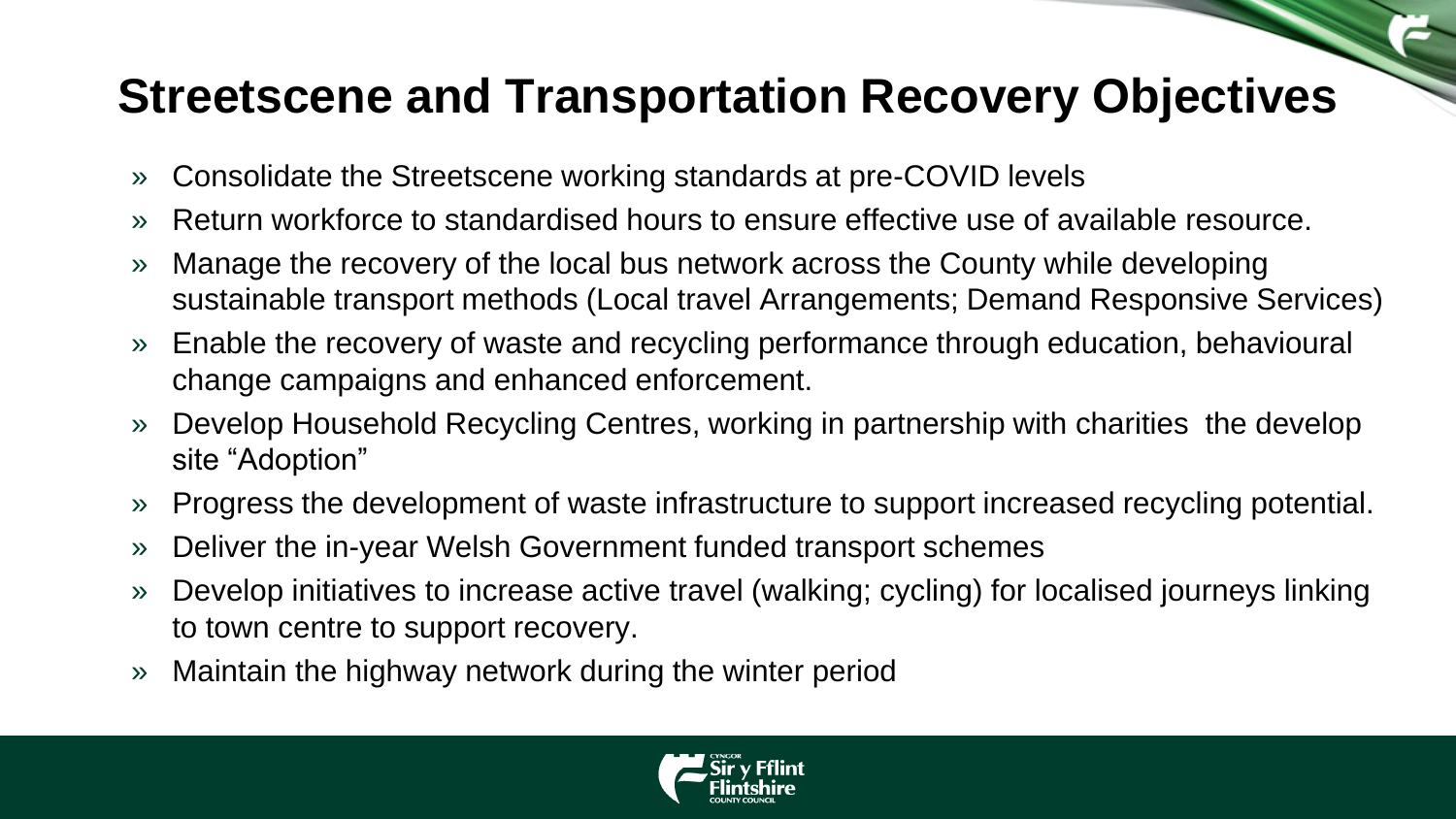## **Streetscene Risks**

» Streetscene and Transportation

» 45 open risks across Finance, Workforce, Property Assets, Governance/Legal, External Regulation, ICT & Systems, Service Delivery, Highway Policy, Fleet, Waste Strategy and Parking and Enforcement

| » Red          | 5             |
|----------------|---------------|
| » Amber/Yellow | 21            |
| » Green        | 17            |
| » Closed       | $\mathcal{P}$ |

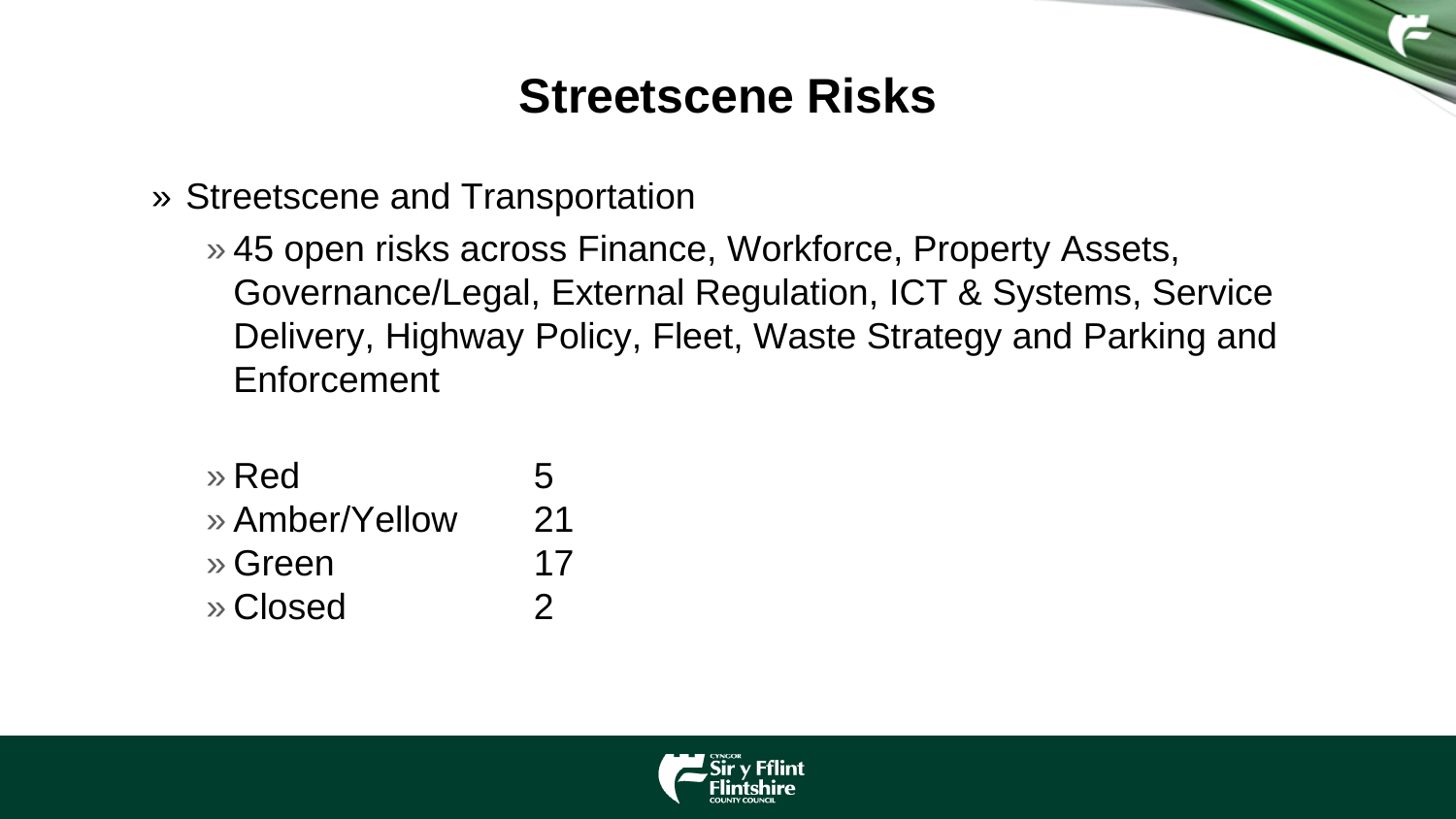## **Finance**

| <b>Risk</b>                                                                                                                                      | <b>Current</b><br><b>Status</b> | <b>Trend</b><br><b>Status</b> | <b>Explanation</b>                                                                                             |
|--------------------------------------------------------------------------------------------------------------------------------------------------|---------------------------------|-------------------------------|----------------------------------------------------------------------------------------------------------------|
| ST09 – Loss of income from the sale of<br>recyclable materials due to reduced<br>market demand.                                                  | R                               | R <sub>↑</sub>                | Market for resale of recycled<br>material extremely volatile                                                   |
| ST <sub>10</sub> Increased expenditure on the<br>disposal of residual waste due to<br>increased tonnage collected from<br>residential properties | R                               | R <sub>1</sub>                | Overall waste arising up by<br>between $10 - 20$ % due in part<br>to the number if people working<br>from home |